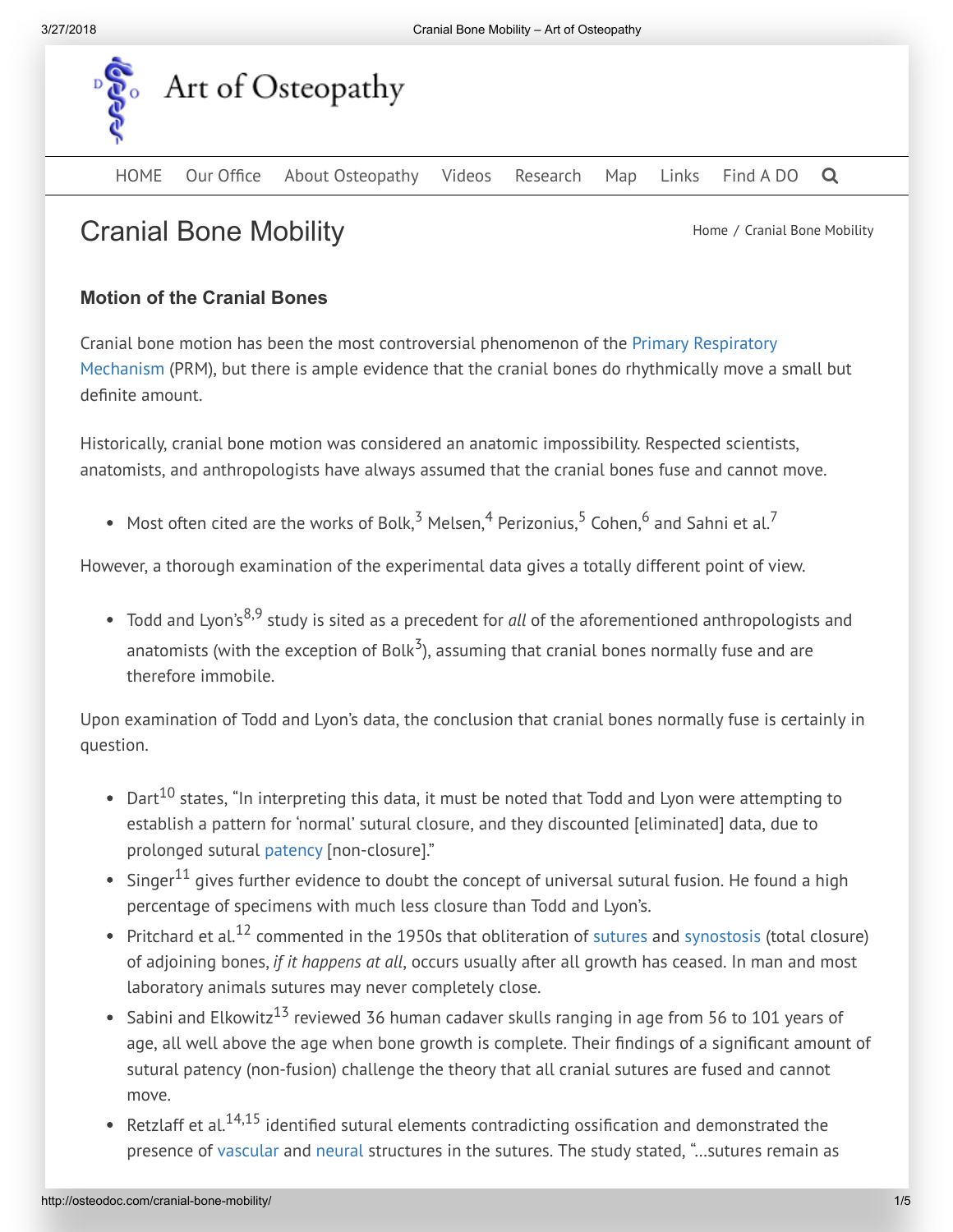clearly identiãable structures even in the oldest samples."

Retzlaff et al<sup>16</sup> also showed the presence of nerve and vascular tissue large enough to supply connective tissue in the sutures. Nerve endings were traced from the [sagittal](http://osteodoc.com/glossary/#sagittal) suture (in the top of the head) to the neck. The existence of these structures within the cranial sutures strongly supports the idea that these sutures remain patent and mobile.

Cranial bone motion in animals is well documented:

- Michael and Retzlaff<sup>17</sup> demonstrated cranial bone (parietal) mobility in the squirrel monkey.
- Heisey and Adams<sup>18-20</sup> demonstrated cat parietal bone motion, in the range of 200-300 microns, induced by laboratory controlled changes in the [Cerebro-Spinal](http://osteodoc.com/glossary/#csf) Fluid (CSF) volume.
- Jaslow<sup>21</sup> demonstrated in goat skulls (*Capra hircus)*, that patent (non-fused) cranial sutures in adult animals may play a role in shock absorption and re-distribution of forces directed against the skull.

Cranial bone motion in humans is also well documented:

- Frymann<sup>22</sup> developed a non-invasive apparatus for mechanically measuring the changes in cranial diameter. On the basis of her extensive recordings, she was able to conclude that a rhythmic pattern of cranial bone mobility exists and occurs at a rate that is different than that of thoracic respiration. This work was later cited by NASA scientists.
- Heifetz and Weiss,<sup>23</sup> using a strain gauge device, demonstrated [cranial](http://osteodoc.com/glossary/#cranialvault) vault (bones of the top of the head) expansion associated with a rise in [intracranial](http://osteodoc.com/glossary/#intracranialpressure) pressure (ICP) in two comatose patients.
- Oleski and Smith<sup>24</sup> measured pre- and post-treatment changes in cranial bone position utilizing xray technology. The percentage of subjects with identifiable changes are:
- 66.6% with the [mastoid](http://osteodoc.com/glossary/#mastoid) process
- 91.6 % for the [atlas](http://osteodoc.com/glossary/l#atlas), [sphenoid](http://osteodoc.com/glossary/#sphenoid) and [temporal](http://osteodoc.com/glossary/#temporal) bones.

There are plans to expand this research utilizing a larger number of subjects.

## Russian Space Research

Assessment of cranial bone motion carried out by the Russian cosmonaut programs used various types of radiographic (x-ray) and ultrasound equipment.

Moskalenko<sup>25,26</sup> first published research on cats in space that described wave phenomenon similar to earlier discussions of "third order [waves"](http://osteodoc.com/glossary/#third) in glial cells.

After being introduced to OCF, Moskalenko and associates carried out several studies which illustrated cranial bone motion:

Moskalenko $^{27}$  demonstrated, via NMR tomograms, cranial bone motion between 380 microns to 1 mm, and cranial cavity volume increases by 12-15 mL, with a rhythmicity of 6-14 cycles per minute.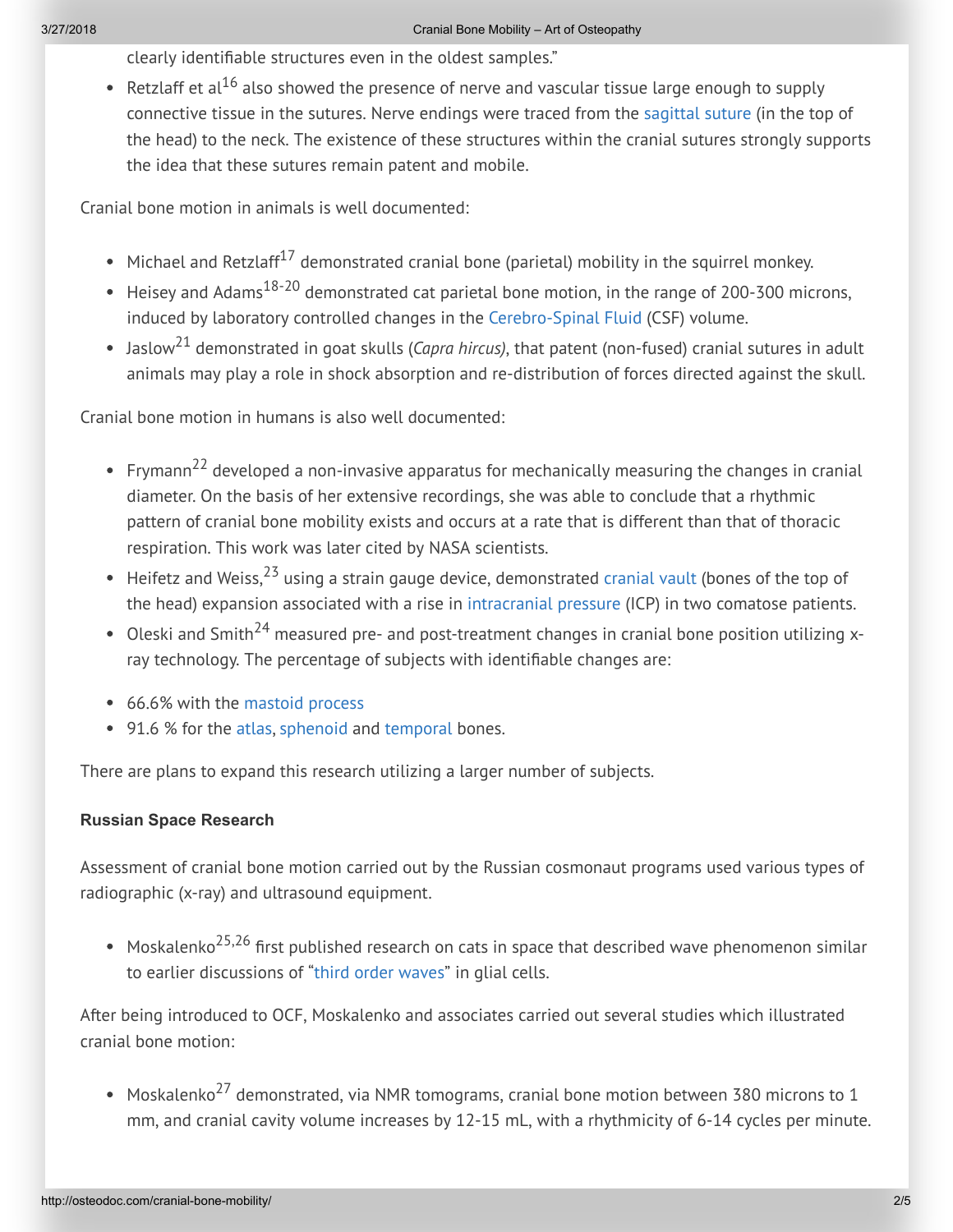Moskalenko<sup>28</sup> used [Bioimpedence](http://osteodoc.com/glossary/#bioimpedence) [measurements](http://osteodoc.com/glossary/#tude) and Transcranial Ultrasound Doppler Echography to show slow oscillations (back and forth motion) of the cranial bones at 5-12 cycles per minute. Moskalenko demonstrated that these oscillations, "…were of intracranial origin and were related to the mechanisms of regulation of the blood supply to and oxygen consumption by cerebral tissue, as well as with the dynamics of CSF circulation."

Together, Moskalenko and Frymann<sup>29</sup> carried this work toward the formulation of a theory that explains the physiology of the PRM.

### US Space Research

In the mid-1990s NASA carried out research and developed an ultrasound device using pulse-phase locked loop (PPLL) technology with sensitivity to 0.1 µm, to more precisely assess intracranial anatomy and physiology. 30-34

- Ballard,et al.<sup>31</sup> carried out a study on two fresh cadavers. Saline was manually pumped into the internal spaces of the brain (ventricles) at a rate of one cycle per second, increasing the Intra-Cranial Pressure (ICP) by 15 mm Hg, and expanding the skull 0.929 mm. These findings were interpreted by the authors as similar to those found by Heisey and Adams, $^{18}$  Hiefetz and Weiss,<sup>23</sup> and Frymann.<sup>22</sup>
- Ueno, et al.<sup>32</sup> utilized the PPLL device to demonstrate that "when intracranial pressure increases, arterial pulsation produces a higher amplitude ICP pulsation [stronger]. Increased amplitude of ICP pulsations will be manifested by larger fluctuations in distance across the skull."

In their summary, the NASA research team stated, "Although the skull is often assumed to be a rigid container with a constant volume, many researchers have demonstrated that the skull moves on the order of a few µm in association with changes in intracranial pressure." <sup>33,34</sup>

#### Recent Osteopathic Research on Cranial bone Motion

When palpatory assessment of cranial bone motion is compared with simultaneous Laser Doppler Flowmetry [technology, striking](http://osteodoc.com/glossary/#ldf) correlations have been found.

Nelson, Sergueef and Glonek<sup>35-38</sup> report that [Traube-Hering](http://osteodoc.com/glossary/#traube-hering) and Meyer oscillations can now be assessed. They describe oscillations which occur about 4 to 6 cycles per minute. These oscillations occur at the same time the osteopathic physician reports a certain phase of the cranial bone motion.

Instrument recordings of physiologic activity which correspond to clinical palpatory experience provide strong support for the concept of cranial bone motion and the PRM in general. This line of research is continuing.

#### **Summary**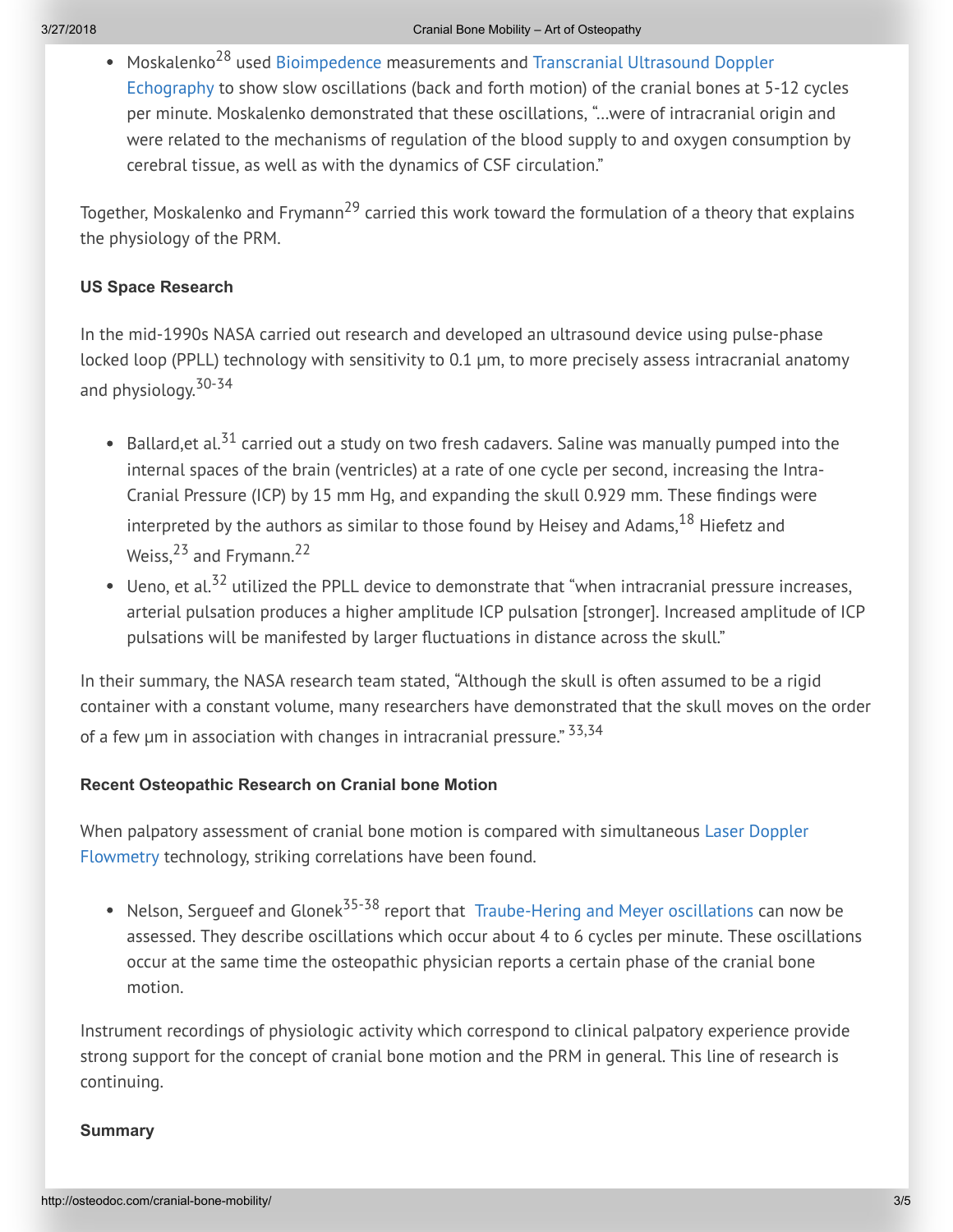Substantial support for life-long sutural patency and mobility of cranial sutures in healthy human beings is well established within the scientific and medical literature. Cranial bones can move small amounts, and do posses inherent rhythmic motion.

#### **References**

- 1. Ferre JC, Barbin JY. The osteopathic cranial concept: Fact or fiction. Surg Radiol Anat. 1991;13:165-170.
- 2. Hartman SE, Norton JM. Interexaminer reliability and cranial osteopathy. Sci Rev Altern Med. 2002;6:23-34.
- 3. Bolk L. On the premature obliteration of sutures in the human skull. Am J Anat. 1915;17:495-523.
- 4. Melsen B. Time and mode of closure of the spheno-occipital synchondrosis determined on human autopsy material. Acta Anat. 1972;83:112-118.
- 5. Perizonius WRK. Closing and non-closing sutures in 256 crania of known age and sex from Amsterdam (A.D. 1883-1909). J Hum Evol. 1984; 13:201 -216.
- 6. Cohen Jr MM. Sutural biology and the correlates of craniosynostosis. Am J Med Genet. 1993;47:581- 616.
- 7. Sahni D, Jit I, Neelam, Suri S. Time of fusion of the basisphenoid with the basilar part of the occipital bone in northwest Indian subjects. Forensic Sci Int. 1998;98:41-45.
- 8. Todd TW, Lyon DW. Endocranial suture closure, its progress and age relationship. I. Adult males of white stock. Am J Phys Anthrop. 1924;7:325-384. II. Am J Phys Anthrop 1925;8:23-45.
- 9. Todd TW, Lyon DW. Endocranial suture closure, its progress and age relationship. III Endocranial closure in adult males of negro stock. Am J Phys Anthrop 1925;8:47-71. IV Am J Phys Anthrop. 1925;8:149-68.
- 10. Dart P. An overview of research supporting the fundamental concepts of osteopathy in the cranial field. Unpublished manuscript.
- 11. Singer R. Estimation of age from cranial suture closure: Report on its unreliability. J Forensic Med. 1953;1:52-59.
- 12. Pritchard JJ, Scott JH, Girgis FG. The structure and development of cranial and facial sutures. J Anat. 1956;90:73-86.
- 13. Sabini RC, Elkowitz DE. Significant differences in patency among cranial sutures. J Am Osteopath Assoc. 2006;106:600-604.
- 14. Retzlaff EW, Upledger JE, Mitchell FL Jr, Walsh J. Aging of cranial sutures in humans. Anat Rec 1979;193:663 (abst).
- 15. Retzlaff EW, Mitchell FL Jr, Upledger JE, et al. Neurovascular mechanisms in cranial sutures. J Am Osteopath Assoc. 1980; 80:218-219 (abst).
- 16. Retzlaff EW, Jones L, Mitchell FL Jr, et al. Possible autonomic innervation of cranial sutures of primates and other animals. Brain Res 1973;58:470-477 (abst).
- 17. Michael DK, Retzlaff EW. A preliminary study of cranial bone movement in the squirrel monkey. J Am Osteopath Assoc. 1975;74:866-869.
- 18. Heisey SR, Adams T. Role of cranial bone mobility in cranial compliance. Neurosurgery. 1993;33(5):869-876.
- 19. Heisey SR, Adams T. A two compartment model for cranial compliance. J Am Osteopath Assoc. 1995;95:547.